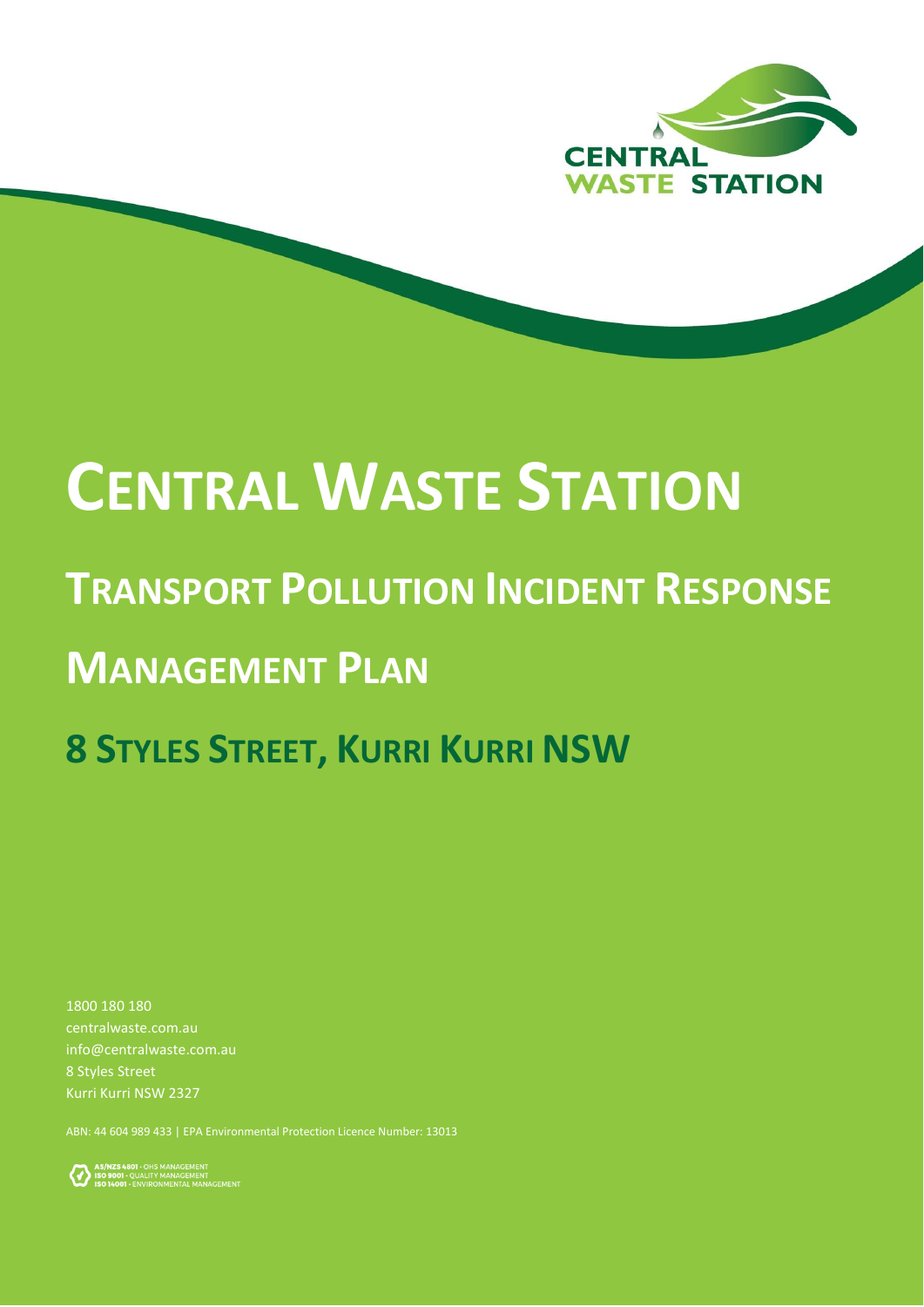

#### $\mathbf{1}$ **CONTENTS**

| 2              |      |  |
|----------------|------|--|
| 3              |      |  |
|                | 3.1  |  |
| 4              |      |  |
| 5              |      |  |
| 6              |      |  |
| $\overline{7}$ |      |  |
| 8              |      |  |
|                | 8.1  |  |
| 9              |      |  |
| 10             |      |  |
|                | 10.1 |  |
| 11             |      |  |
|                |      |  |

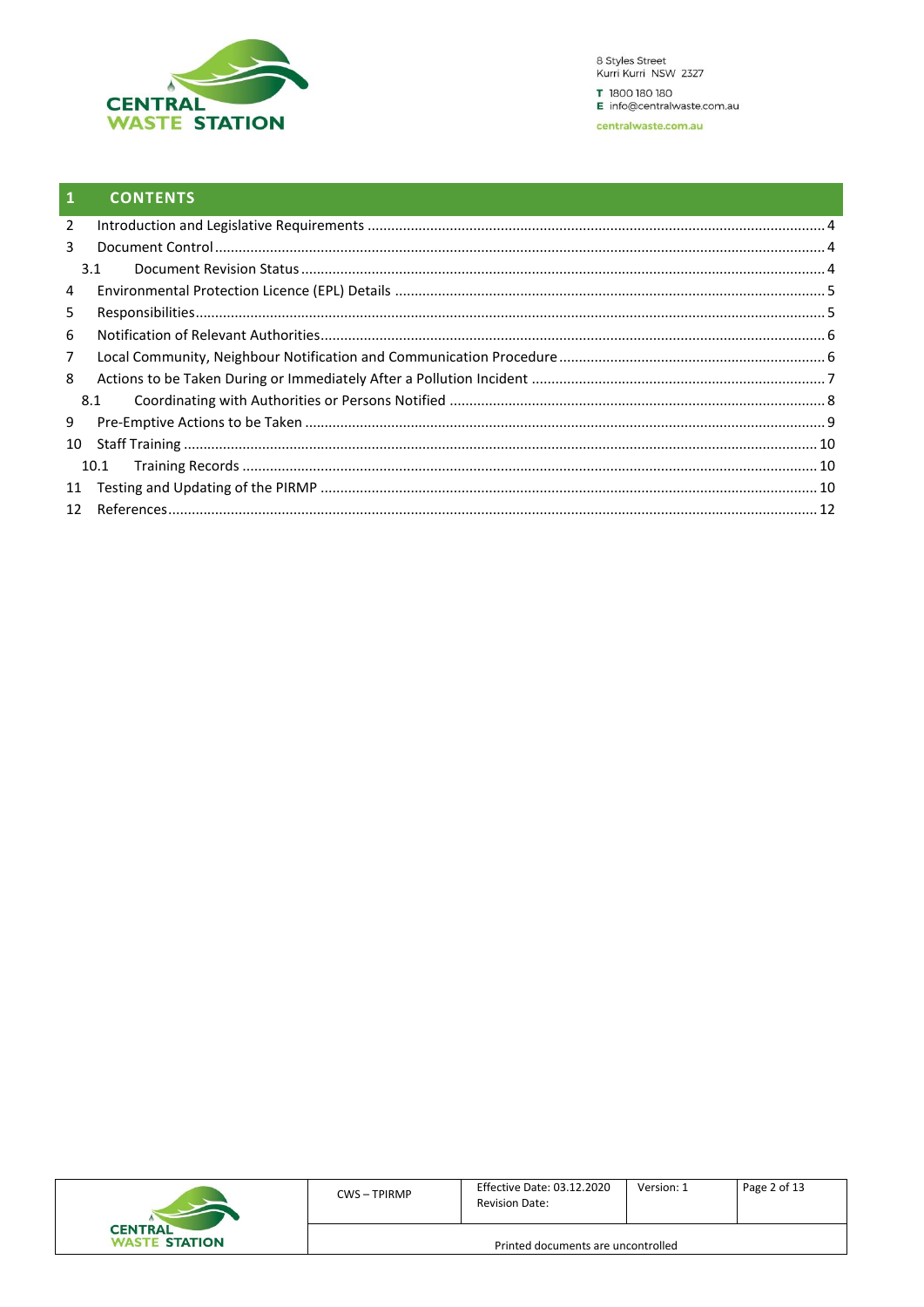

#### **Facility Name and Address**

Central Waste Station Pty Ltd 8 Styles street, Kurri Kurri NW 2327

| Date of Plan: | <b>Review Plan by:</b> |  |
|---------------|------------------------|--|
| December 2020 | December 2021          |  |

| <b>Date Plan Tested:</b> | <b>Re-Test Plan By:</b> |
|--------------------------|-------------------------|
| 3rd December 2020        | 3rd December 2021       |

| <b>Plan Written By:</b>      | <b>Plan Approved By:</b> |
|------------------------------|--------------------------|
| Jack Roxburgh                | Kevin Daly               |
| <b>Environmental Manager</b> | <b>Managing Director</b> |

| <b>Central Waste Contacts</b> |                         |                     |               |  |  |
|-------------------------------|-------------------------|---------------------|---------------|--|--|
| Title                         | <b>Name</b>             | <b>Office Phone</b> | <b>Mobile</b> |  |  |
| Director                      | Michael Rogers          | 02 4936 1347        | 0412 094 226  |  |  |
| Director                      | Kevin Daly              | 02 4936 1347        | 0449 163 056  |  |  |
| <b>WHS Office</b>             | Michelle Clifford       | 02 4936 1347        | 0452 562 279  |  |  |
| <b>Transport Manager</b>      | <b>Clayton Mapstone</b> | 02 4936 1347        | 0417841949    |  |  |
| <b>Environmental Manager</b>  | Jack Roxburgh           | 02 4936 1347        | 0402597656    |  |  |
| Project Manager               | Ray Nielsen             | 02 4936 1347        | 0477887765    |  |  |

| <b>Reporting / Emergency Contacts</b>                    | <b>Phone</b>          |
|----------------------------------------------------------|-----------------------|
| <b>Central Waste Station Incident/Accident Reporting</b> | For internal use only |
| Police / Fire / Ambulance                                | 000                   |
| <b>EPA Environment Line</b>                              | 131 555               |
| Ministry of Health - Sydney                              | 02 9391 9000          |
| SafeWork                                                 | 13 10 50              |
| John Hunter Hospital                                     | 02 4921 3000          |
| Lake Macquarie City Council                              | 02 4921 0333          |

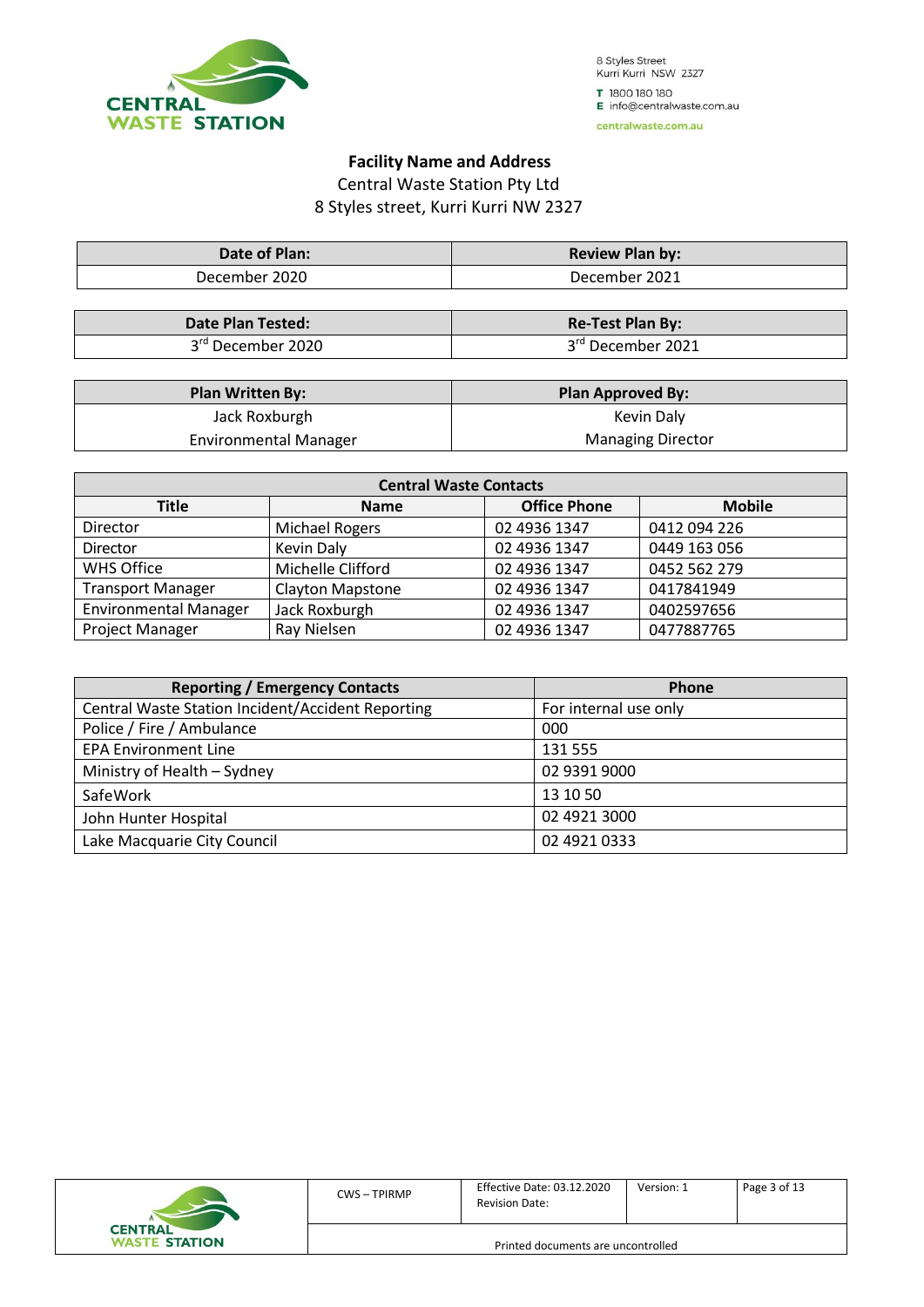

#### <span id="page-3-0"></span>**2 INTRODUCTION AND LEGISLATIVE REQUIREMENTS**

Central Waste Station holds an Environmental Protection Licence with the NSW Environmental Protection Authority (EPA) for the transport of trackable waste. As per the *Protection of the Environment Operations Act 1997* (the POEO Act), the holder of an Environment Protection Licence must prepare, keep, test and implement a pollution incident response management plan (PIRMP) that complies with Part 5.7A of the POEO Act in relation to the activity to which the licence relates.

If a pollution incident occurs in the course of an activity so that material harm to the environment (within the meaning of section 147 of the POEO Act) is caused or threatened, the person carrying out the activity must **immediately** implement this plan in relation to the activity required by Part 5.7A of the POEO Act.

A copy of this plan must be kept where the activity takes place and be made available on request by an authorised EPA officer and to any person who is responsible for implementing this plan.

Parts of the plan must also be available either on a publicly accessible website, or if there is no such website, by providing a copy of the plan to any person who makes a written request. The sections of the plan that are required to be publicly available are set out in clause 98D of the Protection of the Environment Operations (General) Regulation 2009.

#### <span id="page-3-1"></span>**3 DOCUMENT CONTROL**

| <b>FUNCTION</b> | <b>POSITION</b>                        | <b>NAME</b>        | <b>SIGNATURE</b> | <b>DATE</b> |
|-----------------|----------------------------------------|--------------------|------------------|-------------|
| Prepared by     | <b>Environmental Manager</b>           | J Roxburgh         |                  | 03/12/2020  |
| Reviewed by     | <b>Transport Manager</b>               | C Mapstone         |                  | 03/12/2020  |
| Approved by     | <b>Central Waste Station Directors</b> | M Rogers<br>K Daly |                  | 03/12/2020  |

#### <span id="page-3-2"></span>3.1 DOCUMENT REVISION STATUS

Each page of this document bears a document name and revision date. When revisions to the document are issued, the following table will be updated to show the most recent revision level. The revised document will be forwarded to the holders of controlled copies. Recipients are responsible for destroying or marking "superseded" on the previous revision.

| <b>REVISION DATE</b>                   | <b>AMENDMENT DESCRIPTION</b> |                   |                                                     |            |              |
|----------------------------------------|------------------------------|-------------------|-----------------------------------------------------|------------|--------------|
|                                        |                              |                   |                                                     |            |              |
|                                        |                              |                   |                                                     |            |              |
|                                        |                              |                   |                                                     |            |              |
|                                        |                              |                   |                                                     |            |              |
|                                        |                              | <b>CWS-TPIRMP</b> | Effective Date: 03.12.2020<br><b>Revision Date:</b> | Version: 1 | Page 4 of 13 |
| <b>CENTRAL</b><br><b>WASTE STATION</b> |                              |                   | Printed documents are uncontrolled                  |            |              |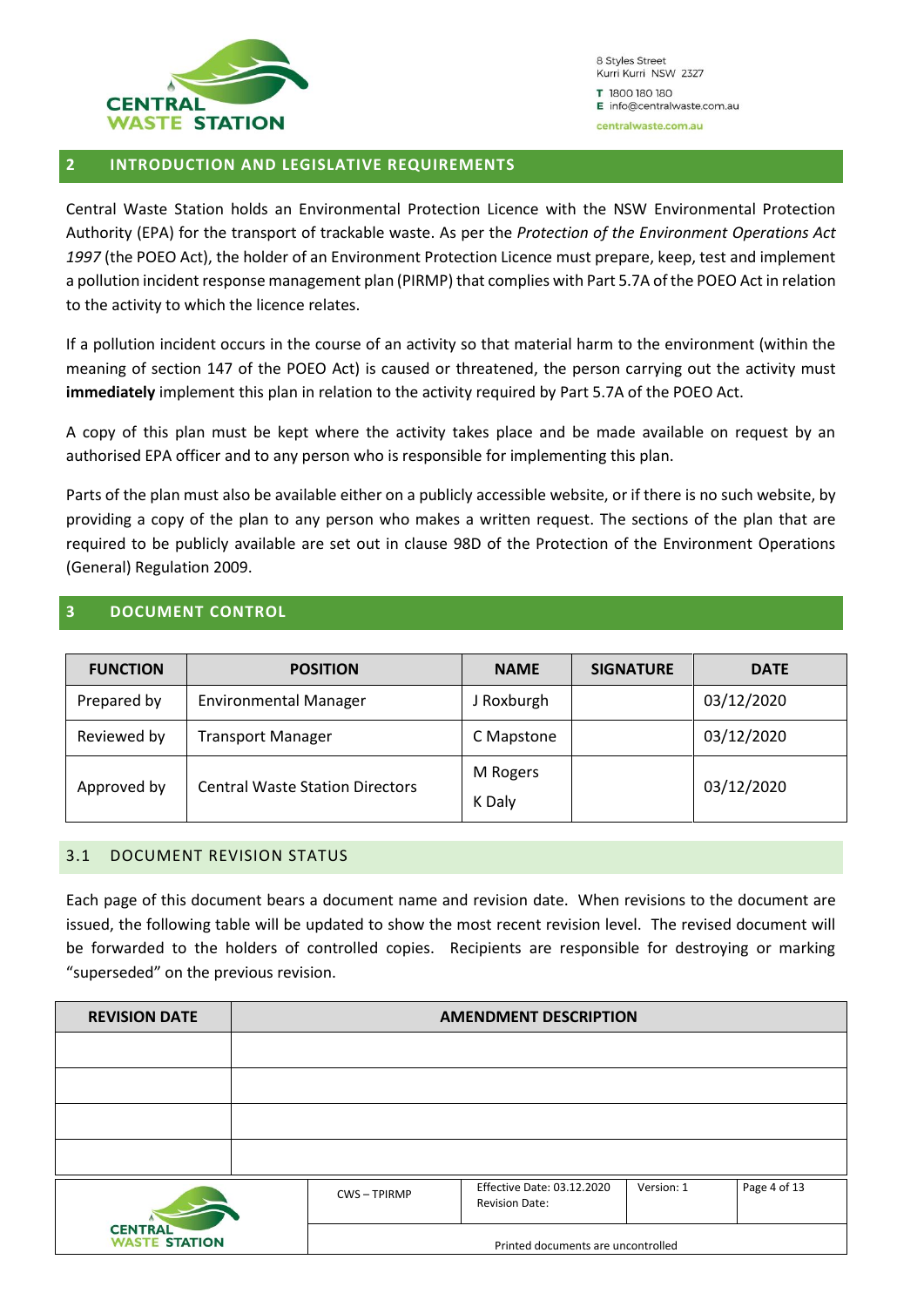

8 Styles Street<br>Kurri Kurri NSW 2327 T 1800 180 180

E info@centralwaste.com.au

centralwaste.com.au

### <span id="page-4-0"></span>**4 ENVIRONMENTAL PROTECTION LICENCE (EPL) DETAILS**

| Name of licensee:                               | <b>Central Waste Station</b>       |  |
|-------------------------------------------------|------------------------------------|--|
| ABN:                                            | 44 604 989 433                     |  |
| Address:                                        | 8 Styles Street, Kurri Kurri NSW   |  |
| Does the company have multiple sites for $\Box$ | $\boxtimes$ No<br>Yes              |  |
| garaging waste transporter vehicles?            | If yes, how many? 1                |  |
| Company or business contact:                    | <b>Clayton Mapstone</b>            |  |
|                                                 | <b>Transport Manager</b>           |  |
|                                                 | Phone: 0417 841 949                |  |
|                                                 | Email: Clayton@centralwaste.com.au |  |
| <b>Website Address:</b>                         | www.centralwaste.com.au            |  |

#### <span id="page-4-1"></span>**5 RESPONSIBILITIES**

| Pollution Incident - Person/s Responsible      |                                   |  |  |
|------------------------------------------------|-----------------------------------|--|--|
| <b>PIRMP Activation</b>                        | <b>Clayton Mapstone</b>           |  |  |
|                                                | <b>Transport Manager</b>          |  |  |
|                                                | 0417841949                        |  |  |
|                                                | Clayton@centralwaste.com.au       |  |  |
|                                                | <b>Alternative Contact Person</b> |  |  |
|                                                | <b>Kevin Daly</b>                 |  |  |
|                                                | Director                          |  |  |
|                                                | 0449 163 056                      |  |  |
|                                                | Kevin@centralwaste.com.au         |  |  |
| <b>Notifying Relevant Authorities</b>          | <b>Jack Roxburgh</b>              |  |  |
|                                                | <b>Environmental Manager</b>      |  |  |
|                                                | 0402 597 656                      |  |  |
|                                                | Jack@centralwaste.com.au          |  |  |
|                                                |                                   |  |  |
|                                                | <b>Alternative Contact Person</b> |  |  |
|                                                | <b>Kevin Daly</b>                 |  |  |
|                                                | <b>Director</b>                   |  |  |
|                                                | 0449 163 056                      |  |  |
|                                                | Kevin@centralwaste.com.au         |  |  |
| <b>Managing Response to Pollution Incident</b> | <b>Clayton Mapstone</b>           |  |  |
|                                                | <b>Transport Manager</b>          |  |  |
|                                                | 0417841949                        |  |  |
|                                                | Clayton@centralwaste.com.au       |  |  |

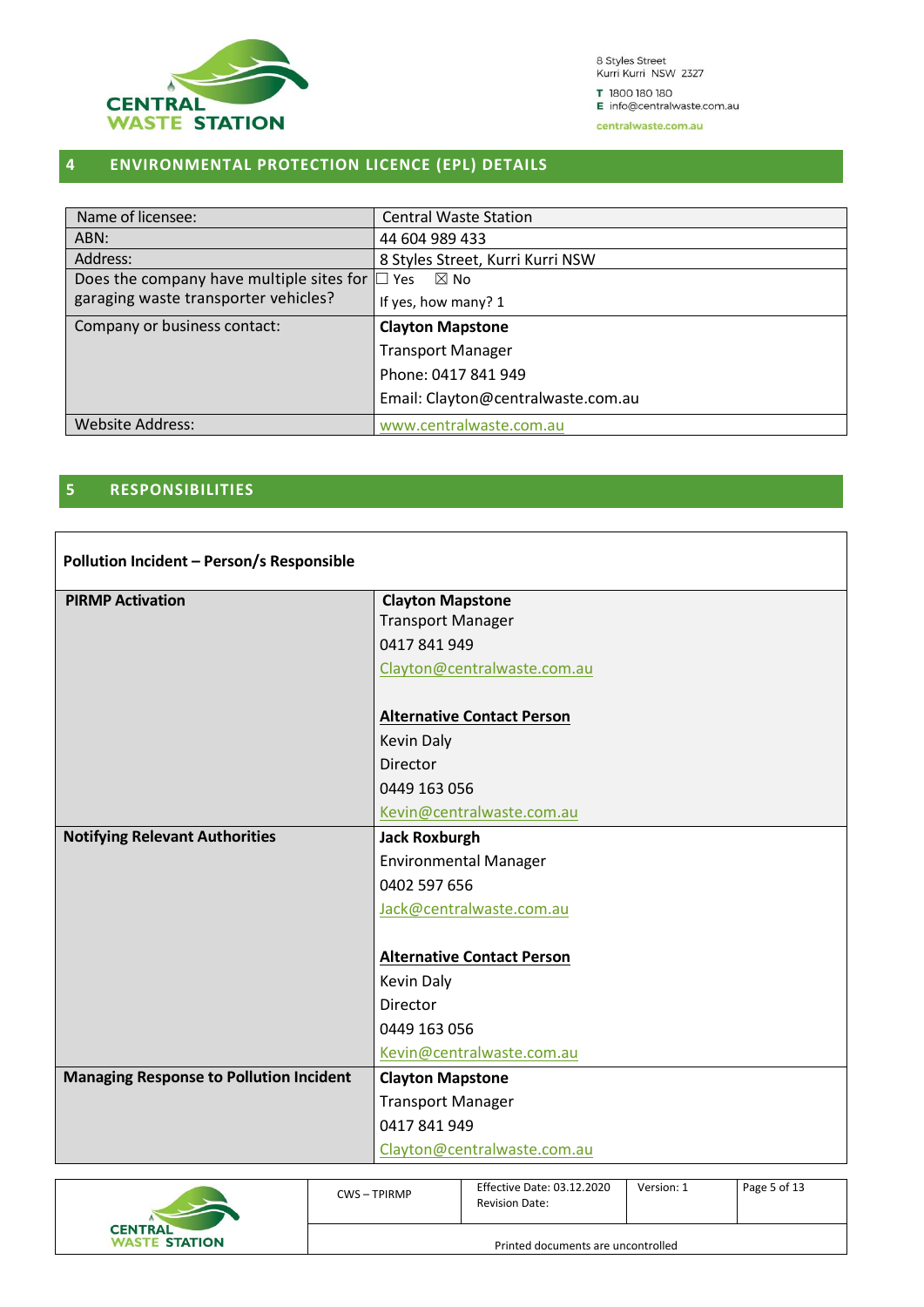

8 Styles Street Kurri Kurri NSW 2327 T 1800 180 180 E info@centralwaste.com.au

centralwaste.com.au

| <b>Alternative Contact Person</b> |  |  |  |
|-----------------------------------|--|--|--|
| Kevin Daly                        |  |  |  |
| Director                          |  |  |  |
| 0449 163 056                      |  |  |  |
| Kevin@centralwaste.com.au         |  |  |  |

#### <span id="page-5-0"></span>**6 NOTIFICATION OF RELEVANT AUTHORITIES**

**These NSW State Government agencies need to be contacted during any pollution incident that will cause material harm to the environment:**

- **1. Fire & Rescue NSW** 000 (first notification)
- **2. Environment Protection Authority** 131 555
- **3. Health NSW** nearest public health unit (PHU)

You need to identify the local Health Unit for the area in which the transportation of waste takes place and any area affected, or potentially affected, by the pollution. For a listing of local contact details (business hours) see:

[www.health.nsw.gov.au/Infectious/Pages/phus.aspx](http://www.health.nsw.gov.au/Infectious/Pages/phus.aspx)

**4**. **SafeWork NSW** – 131 050

#### **5**. **Local Authority**

You need to identify the local authority for the area in which the transportation of waste takes place and any area affected, or potentially affected, by the pollution to identify which council a location falls into see: [www.olg.nsw.gov.au/find-my-council](http://www.olg.nsw.gov.au/find-my-council)

#### <span id="page-5-1"></span>**7 LOCAL COMMUNITY, NEIGHBOUR NOTIFICATION AND COMMUNICATION PROCEDURE**

The incident controller from Emergency Services (NSW Police Force or Fire & Rescue NSW) leads the local community notification.

The **Transport Manager** must consult with the Incident Controller on what community notification, if any, should be undertaken. The information that must be provided includes;

- the time, date, nature, duration, and location of the incident;
- the location of the place where pollution is occurring or is likely to occur;
- the nature, the estimated quantity or volume and the concentration of any pollutants involved, if known;

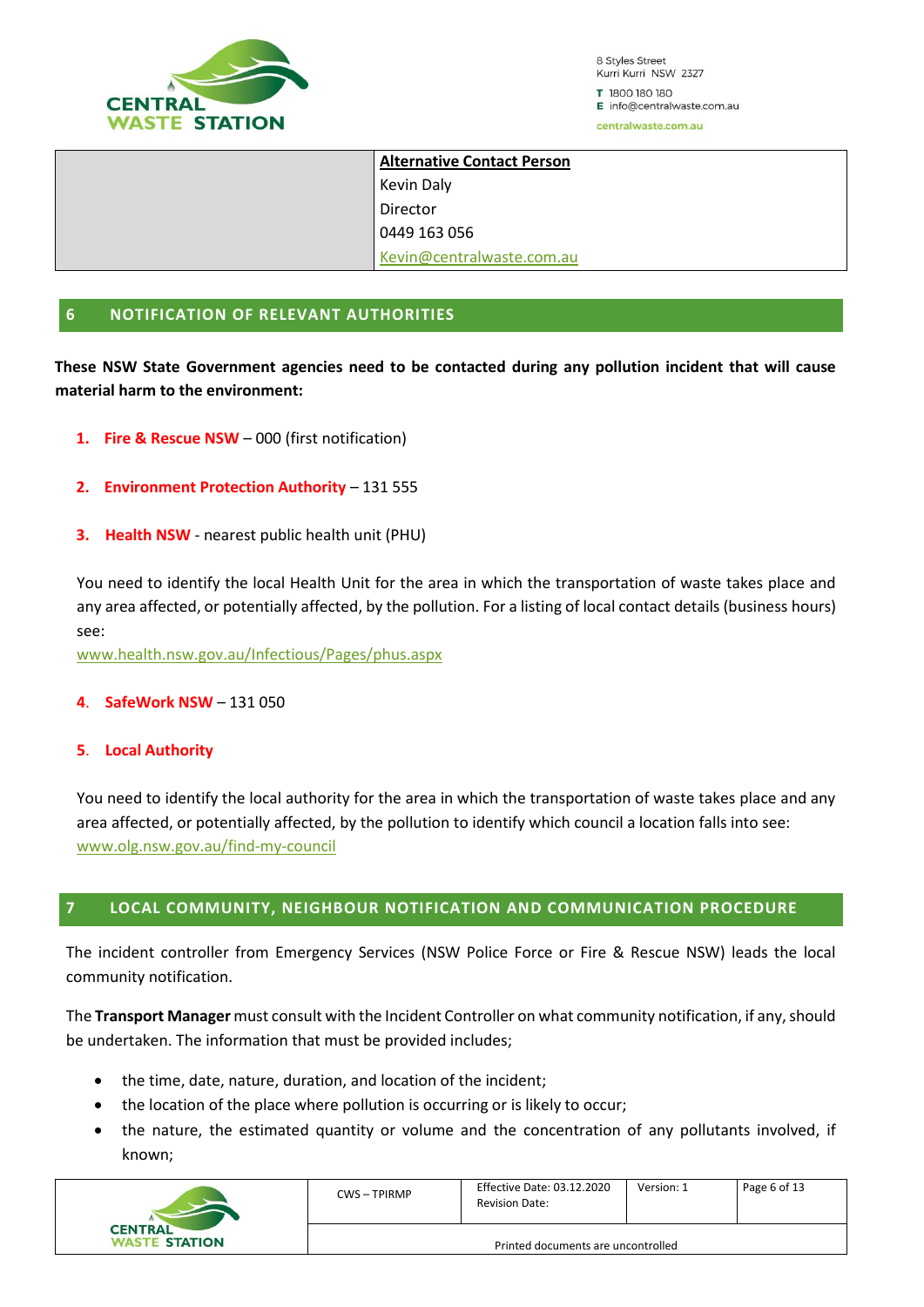

- the circumstances in which the incident occurred (including the cause of the incident, if known);
- the action taken or proposed to be taken to deal with the incident and any resulting pollution or threatened pollution, if known; and
- other information prescribed by the regulations Kevin Daly has the overall responsibility for public communication during an incident. In the event of a pollution incident, CWS will immediately contact identified neighbours and the local community.

The following notification methods will include but not limited to:

- Face to face contact;
- Telephone to advise community stakeholders of the incident with recommended actions to prevent or minimise harm such as close doors and windows, evacuate buildings or premises, not to drink or swim in water courses; and
- Potentially affected community members will be determined based on the nature / scale of the pollution incident and the current weather conditions Follow up communications with the community stakeholders will be carried out by the CWS Directors.

Further undertakings include but are not limited to the following:

- Face to face contact;
- Telephone calls;
- Letterbox drops;
- Publication of updates on the CWS Website;
- Emailing of updates; and
- Door-knocking.

#### <span id="page-6-0"></span>**8 ACTIONS TO BE TAKEN DURING OR IMMEDIATELY AFTER A POLLUTION INCIDENT**

In the event of a pollution incident that will cause harm to the environment, the following actions are in place:

The Driver/Operator shall determine the scale and risk level of the pollution incident, by reviewing the following parameters:

- The location of the hazard and its proximity to sensitive receivers;
- The volume of the hazard (if applicable) at that location;
- The type of hazard, and Its potential consequence on the receiving environment;
- If the incident presents immediate threat to human health or the environment the driver shall call "000" Police or Fire and Rescue immediately;
- The information that must be provided includes:
	- o the time, date, nature, duration, and location of the incident,
	- o the location of the place where pollution is occurring or is likely to occur,
	- $\circ$  the nature, the estimated quantity or volume and the concentration of any pollutants involved, if known,

|                                        | CWS-TPIRMP                         | <b>Effective Date: 03.12.2020</b><br><b>Revision Date:</b> | Version: 1 | Page 7 of 13 |  |
|----------------------------------------|------------------------------------|------------------------------------------------------------|------------|--------------|--|
| <b>CENTRAL</b><br><b>WASTE STATION</b> | Printed documents are uncontrolled |                                                            |            |              |  |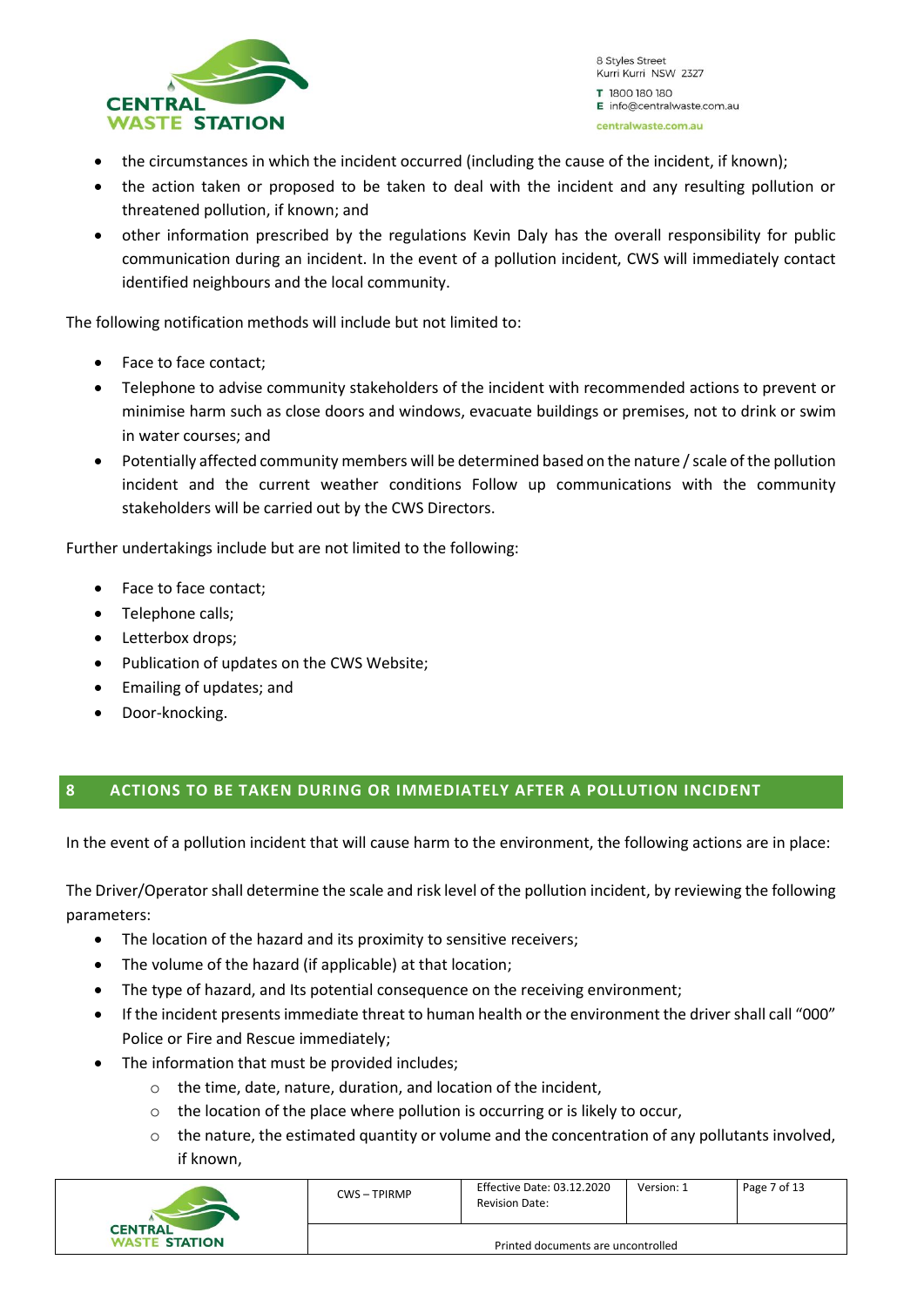

- $\circ$  the circumstances in which the incident occurred (including the cause of the incident, if known);
- $\circ$  the action taken or proposed to be taken to deal with the incident and any resulting pollution or threatened pollution, if known; and
- o Other information prescribed by the regulations

If the incident does not present immediate threat to human health or the environment the Driver/ Operator should call the Transport Manager.

If the Transport Manager cannot be contacted the driver should call the Company Director.

The Driver/ Operator should then:

- Confirm material involved;
- Wear suitable protective clothing;
- Block any 'at risk' drains and divert liquid spills away from any sensitive areas;
- Prevent entry of chemical / material into drain or waterway using the spill control kits provided;
- Place barriers across the storm water drains;
- Avoid contact or inhalation of released material;
- Do not walk through spills; and
- Clean up spill using absorbent pads and / or material in the spill kits provided.

In the event of a pollution incident that will cause harm to human health, the following pre-emptive actions are in place:

- Wear suitable protective clothing;
- Avoid contact or inhalation of released material; and
- <span id="page-7-0"></span>• Walk outside to the open air and remove yourself from the substance release area.

#### 8.1 COORDINATING WITH AUTHORITIES OR PERSONS NOTIFIED

For major incidents, the Incident Controller from emergency services (NSW Police Force or Fire & Rescue NSW) may lead the local community notification.

CWS Transport Manager must consult with the Incident Controller on what community notification, if any, should be undertaken.

The information that must be provided includes:

- The time, date, nature, duration, and location of the incident;
- The location of the place where pollution is occurring or is likely to occur;
- The nature, the estimated quantity or volume and the concentration of any pollutants involved, if known;
- The circumstances in which the incident occurred (including the cause of the incident, if known);
- The action taken or proposed to be taken to deal with the incident and any resulting pollution or threatened pollution, if known; and

| <b>CENTRAL</b><br><b>WASTE STATION</b> | <b>CWS-TPIRMP</b>                  | <b>Effective Date: 03.12.2020</b><br><b>Revision Date:</b> | Version: 1 | Page 8 of 13 |
|----------------------------------------|------------------------------------|------------------------------------------------------------|------------|--------------|
|                                        | Printed documents are uncontrolled |                                                            |            |              |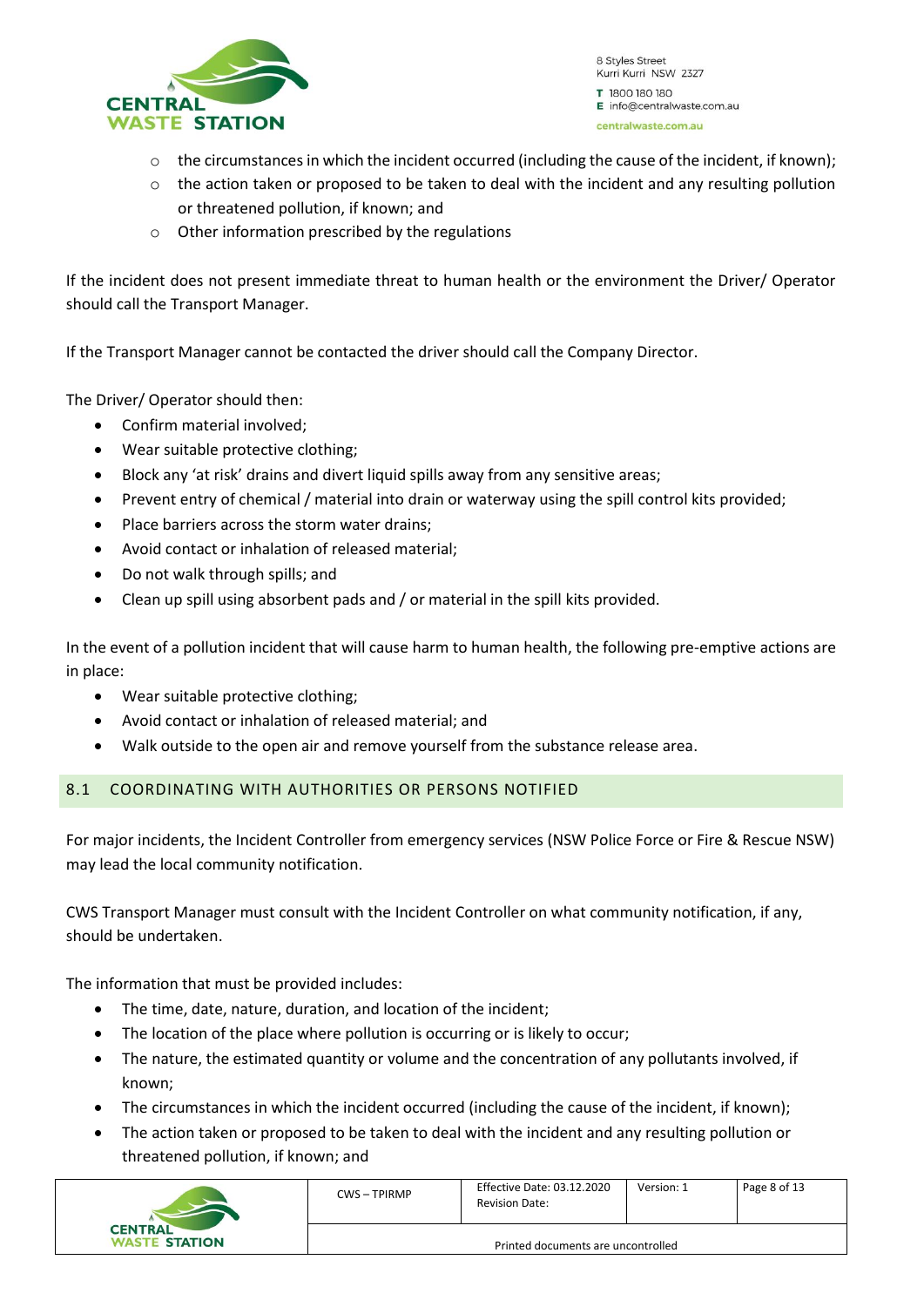

Other information prescribed by the regulations

The Transport Manager has the overall responsibility for public communication during an incident.

The following notification methods will include but not limited to:

- Face to face contact;
- Telephone to advise community stakeholders of the incident with recommended actions to prevent or minimise harm such as close doors and windows, evacuate buildings or premises, not to drink or swim in water courses; and
- Potentially affected community members will be determined based on the nature / scale of the pollution incident and the current weather conditions.

Follow up communications with the community stakeholders will be carried out by the Environmental Manager.

Further undertakings include but are not limited to the following:

- Face to face contact;
- Telephone calls:
- Letterbox drops;
- Publication of updates on the CWS Website;
- Emailing of updates; and
- <span id="page-8-0"></span>• Door-knocking.

#### **9 PRE-EMPTIVE ACTIONS TO BE TAKEN**

Pre-emptive actions to be taken to minimise or prevent any risk of harm to human health or the environment arising out of the transport of trackable waste.

During the transport of trackable waste, the following pre-emptive actions are in place:

- Waste will be transported in a manner that avoids the waste spilling, leaking or otherwise escaping from any motor vehicle or trailer used to transport the waste;
- Waste will always be covered during its transportation unless the waste consists solely of waste tyres or scrap metal;
- All reasonable steps will be taken to ensure that any motor vehicle or trailer used to transport the waste is constructed and maintained so as to avoid the waste spilling, leaking or otherwise escaping from the motor vehicle or trailer;
- A copy will be available of any environment protection licence required to authorise the transportation of the waste;
- A spill kit that is appropriate for the type of waste being transported;
- Incompatible wastes will not be transported together;
- Any material that, when it is collected for transportation, will be segregated for recycling is not mixed with other waste during transportation; and

| <b>CENTRAL</b><br><b>WASTE STATION</b> | CWS-TPIRMP                         | Effective Date: 03.12.2020<br><b>Revision Date:</b> | Version: 1 | Page 9 of 13 |
|----------------------------------------|------------------------------------|-----------------------------------------------------|------------|--------------|
|                                        | Printed documents are uncontrolled |                                                     |            |              |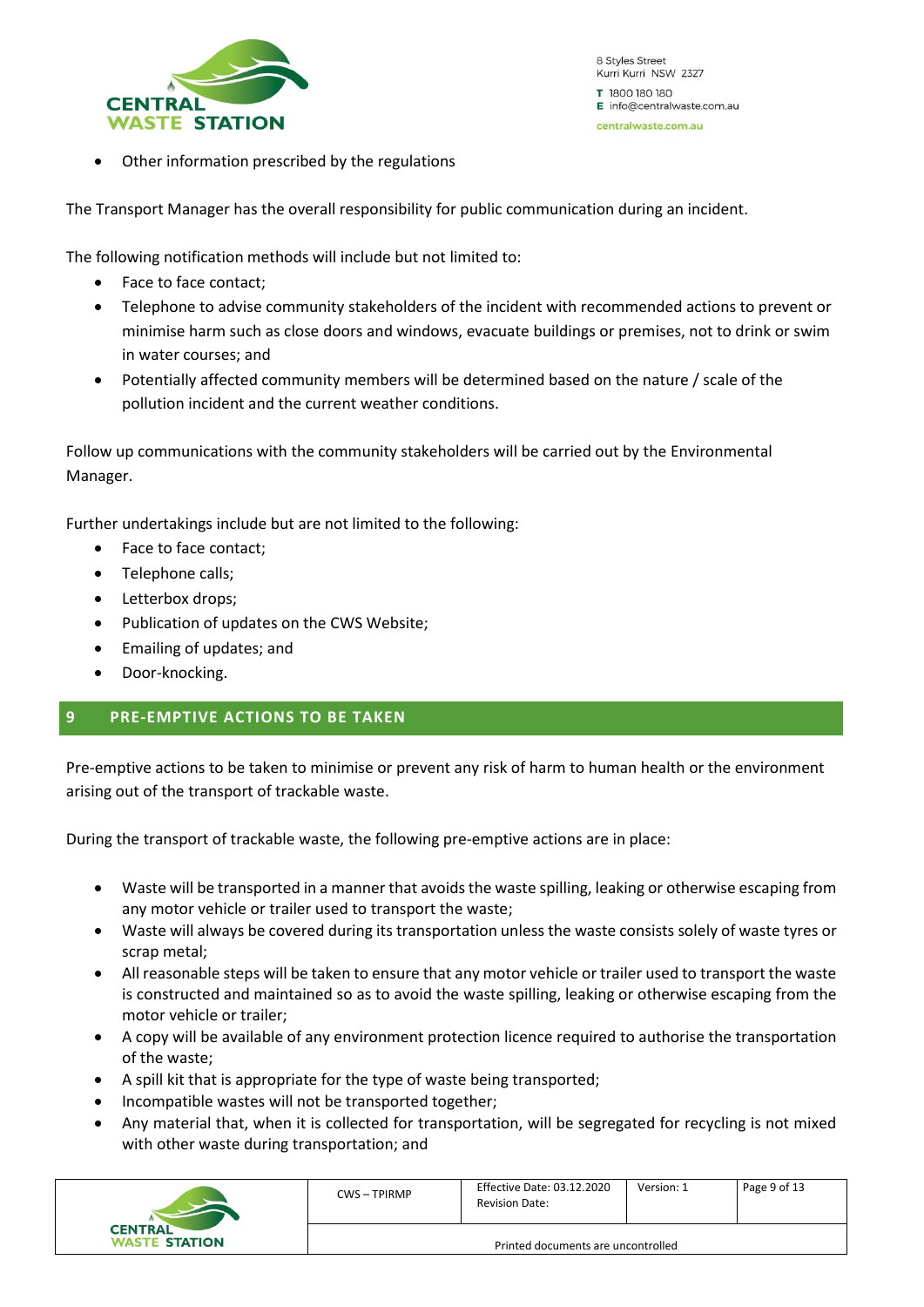

• A person who, transports waste to which Part 4 applies must ensure that any Guide set out in the yellow section of HB 76: 2010, Dangerous Goods—Initial Emergency Response Guide and applying to the waste concerned is carried in any vehicle used to transport the waste.

#### <span id="page-9-0"></span>**10 STAFF TRAINING**

Environmental awareness training will be provided to all personnel involved with transporting of trackable waste) through the induction process to ensure awareness of project environmental requirements and commitments.

Nominated staff will be trained in Emergency Management, including the implementation and enactment of this PIRMP. Trained staff will be able to follow procedures and ensure that fires are controlled quickly without harm to individuals and that the site can be evacuated in a timely, safe, and calm manner.

Trained staff will understand the processes for communication with Emergency Services and will be able to follow any instructions provided by Emergency Services relating to safety of individuals and security of the site.

All operators will be provided with spill management training incorporating the use of truck spill kits.

All operators will be able to manage and controls spills and / or other unexpected chemical release quickly and effectively, ensuring no damage to the environment or harm to individuals occurs.

All operators will be aware of and understand the requirements of this document (PIRMP).

#### <span id="page-9-1"></span>10.1 TRAINING RECORDS

Records of employees being trained in the execution of this plan are retained in the site training matrix, training records folder, as well as personnel files.

#### <span id="page-9-2"></span>**11 TESTING AND UPDATING OF THE PIRMP**

It is a legal requirement to test the plan every 12 months and within 1 month of any pollution incident. The testing of the PIRMP is to be carried out in such a manner as to ensure that the information included in the plan is accurate and up to date, and that each plan is capable of being implemented in a workable and effective manner.

Testing will involve undertaking desktop simulations of incidents and if necessary, completing exercises or drills. Testing will cover all the components of the PIRMP, including the effectiveness of the training.

Internal auditing will also be undertaken by verifying data contained in it is accurate and competencies required by personnel are current audit records are maintained within the IMS. In the light of an incident, whether the

| <b>CENTRAL</b><br><b>WASTE STATION</b> | CWS-TPIRMP                         | Effective Date: 03.12.2020<br><b>Revision Date:</b> | Version: 1 | Page 10 of 13 |
|----------------------------------------|------------------------------------|-----------------------------------------------------|------------|---------------|
|                                        | Printed documents are uncontrolled |                                                     |            |               |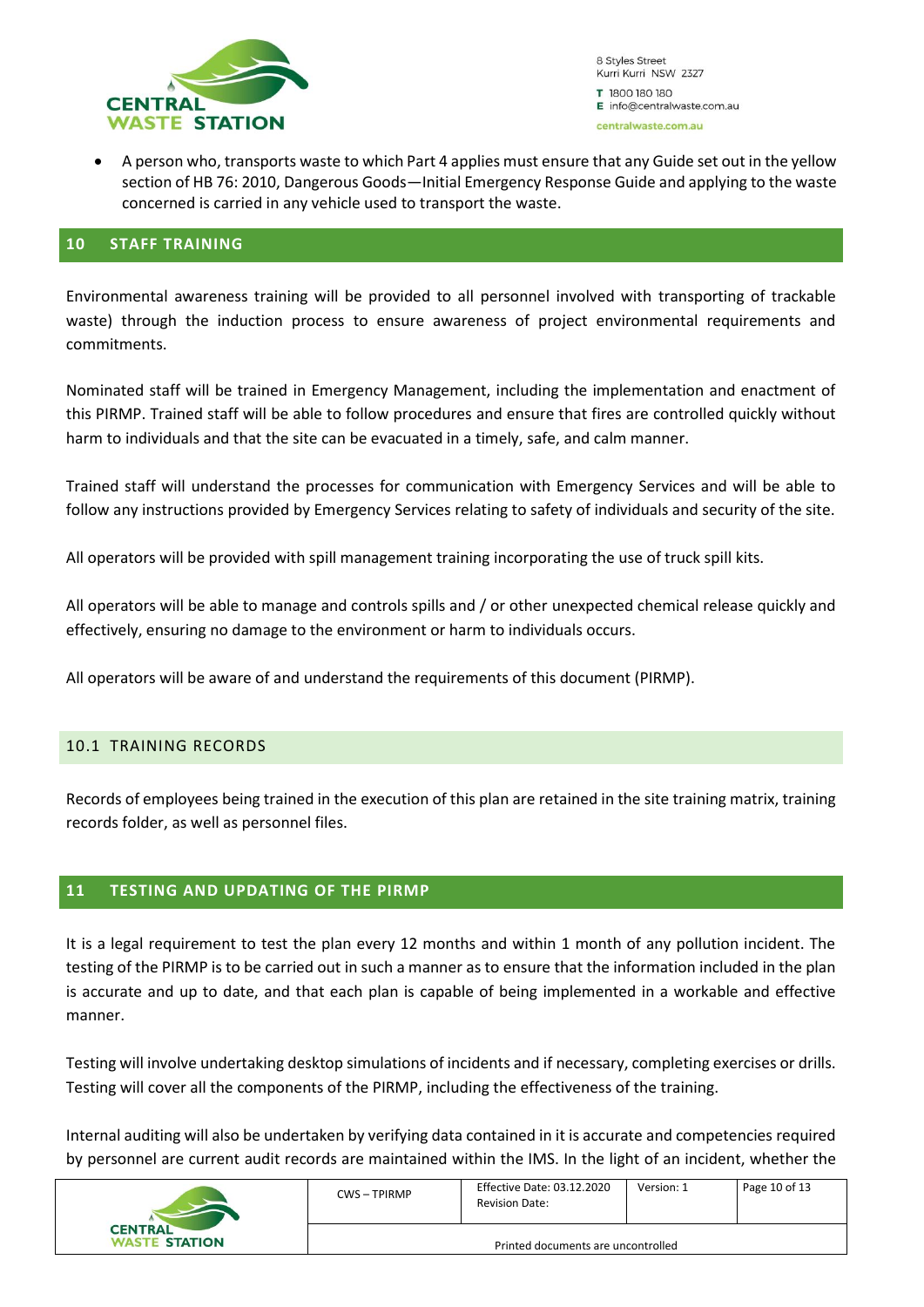

information included in the plan is accurate and up to date, and the plan is still capable of being implemented in a workable and effective manner. PIRMP Testing will be reported in IMS using the PIRMP Testing Form. Once the testing is completed, the PIRMP is reviewed and changes completed.

| PIRMP TESTING DETAILS |                  |                |                 |                      |
|-----------------------|------------------|----------------|-----------------|----------------------|
| <b>Date Tested</b>    | <b>Tested By</b> | <b>Details</b> | <b>Findings</b> | <b>Nest Test Due</b> |
|                       |                  |                |                 |                      |
|                       |                  |                |                 |                      |
|                       |                  |                |                 |                      |
|                       |                  |                |                 |                      |
|                       |                  |                |                 |                      |
|                       |                  |                |                 |                      |
|                       |                  |                |                 |                      |
|                       |                  |                |                 |                      |
|                       |                  |                |                 |                      |
|                       |                  |                |                 |                      |
|                       |                  |                |                 |                      |
|                       |                  |                |                 |                      |
|                       |                  |                |                 |                      |
|                       |                  |                |                 |                      |
|                       |                  |                |                 |                      |
|                       |                  |                |                 |                      |
|                       |                  |                |                 |                      |
|                       |                  |                |                 |                      |
|                       |                  |                |                 |                      |
|                       |                  |                |                 |                      |
|                       |                  |                |                 |                      |
|                       |                  |                |                 |                      |
|                       |                  |                |                 |                      |
|                       |                  |                |                 |                      |
|                       |                  |                |                 |                      |
|                       |                  |                |                 |                      |
|                       |                  |                |                 |                      |
|                       |                  |                |                 |                      |
|                       |                  |                |                 |                      |
|                       |                  |                |                 |                      |
|                       |                  |                |                 |                      |
|                       |                  |                |                 |                      |
|                       |                  |                |                 |                      |
|                       |                  |                |                 |                      |

| <b>CENTRAL</b><br><b>WASTE STATION</b> | <b>CWS-TPIRMP</b> | Effective Date: 03.12.2020<br><b>Revision Date:</b> |
|----------------------------------------|-------------------|-----------------------------------------------------|
|                                        |                   | Printed documents are                               |